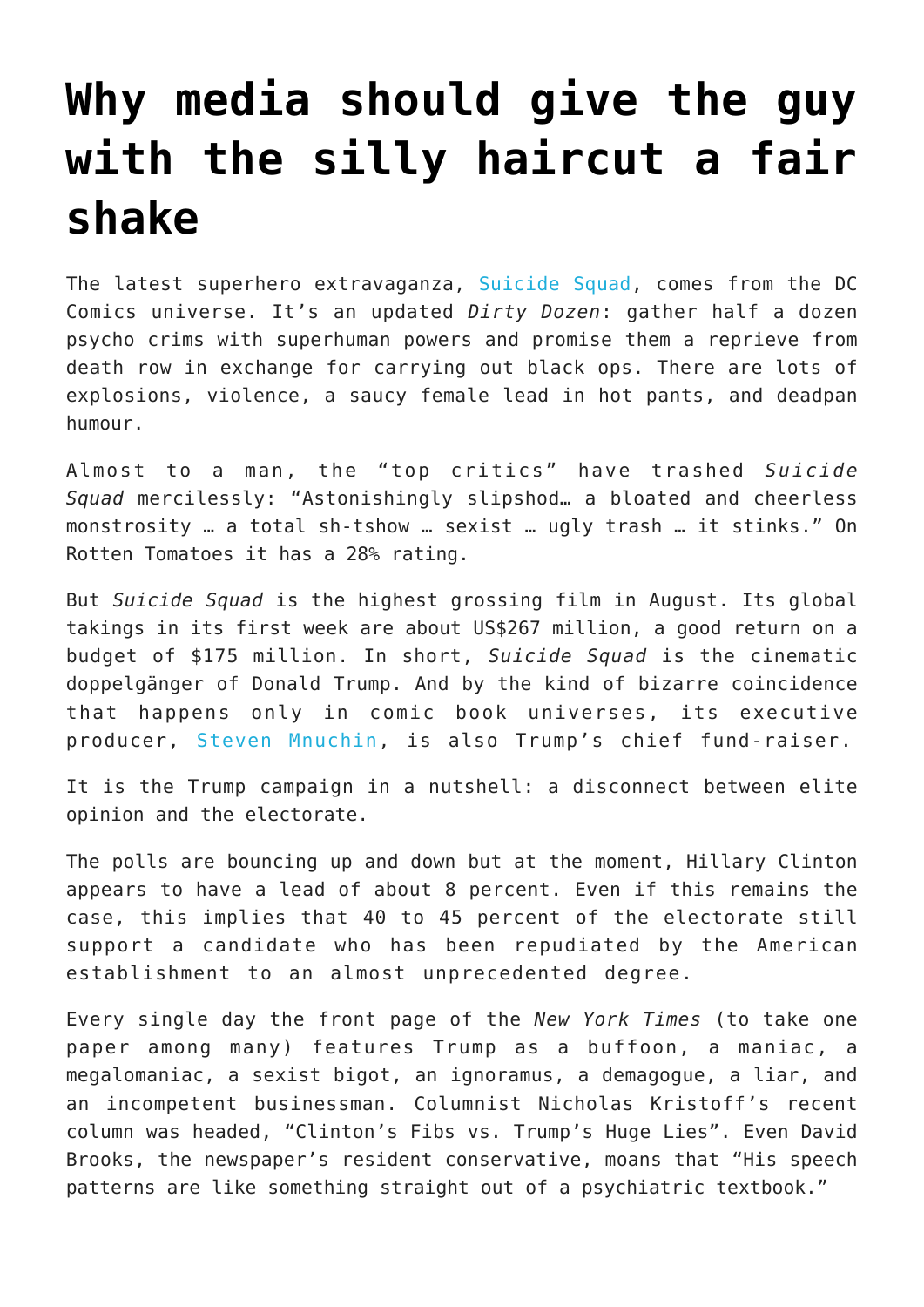A front-page video on the Times website features ["Unfiltered voices](https://youtu.be/R9YPYRaeTW0) [from Donald Trump's crowds"](https://youtu.be/R9YPYRaeTW0)which highlights young men using the F-word obsessively and chanting "build that wall".

The Times media columnist [Jim Rutenberg](http://www.nytimes.com/2016/08/08/business/balance-fairness-and-a-proudly-provocative-presidential-candidate.html?_r=0) argues that it is impossible to be objective about a candidate as extraordinary as Trump. "It may not always seem fair to Mr. Trump or his supporters. But journalism shouldn't measure itself against any one campaign's definition of fairness. It is journalism's job to be true to the readers and viewers, and true to the facts, in a way that will stand up to history's judgment."

But has the support of voters melted away under the glare of establishment disdain? Not at all. The unbalance in the media's coverage may have baked it on.

I happen to agree with elite opinion about Trump. I can't help it. I'm a prisoner of my background and my education. I am [#NeverTrump](https://twitter.com/hashtag/NeverTrump?src=hash) to the core. I cannot stand the guy.

But that does not mean that his supporters don't matter. It is troubling that the *New York Times*and other media spend so little time investigating why Trump's campaign has such support. Who are those 45%? What are their grievances? Would free yoga lessons help? Why are they so angry? Would watching Woody Allen films help them to acquire ironic detachment? But are they really angry or do they just disagree with Clinton's stand on immigration, life issues, trade, same-sex marriage, and international affairs? Aren't Trump's followers allowed to be rational?

Relentless hostility might even backfire, as it did with the anti-Brexit campaign in the UK. As [Clint Eastwood](http://www.esquire.com/entertainment/a46893/double-trouble-clint-and-scott-eastwood/), who is no one's mug, says about Trump: "He's said a lot of dumb things. So have all of them. Both sides. But everybody—the press and everybody's going, 'Oh, well, that's racist,' and they're making a big hoodoo out of it. Just f\*\*\*ing get over it." He's leaning towards endorsing the guy with the funny hair.

In fact, the list of people who have endorsed him is long and illustrious, ranging from Dick Cheney and Donald Rumsfeld to Steve Forbes and Peter Thiel to Chuck Norris and James Dobson. They're not all Brownshirts in baseball caps. Perhaps they will be holding their noses as they cast their ballots, but they believe that Trump will